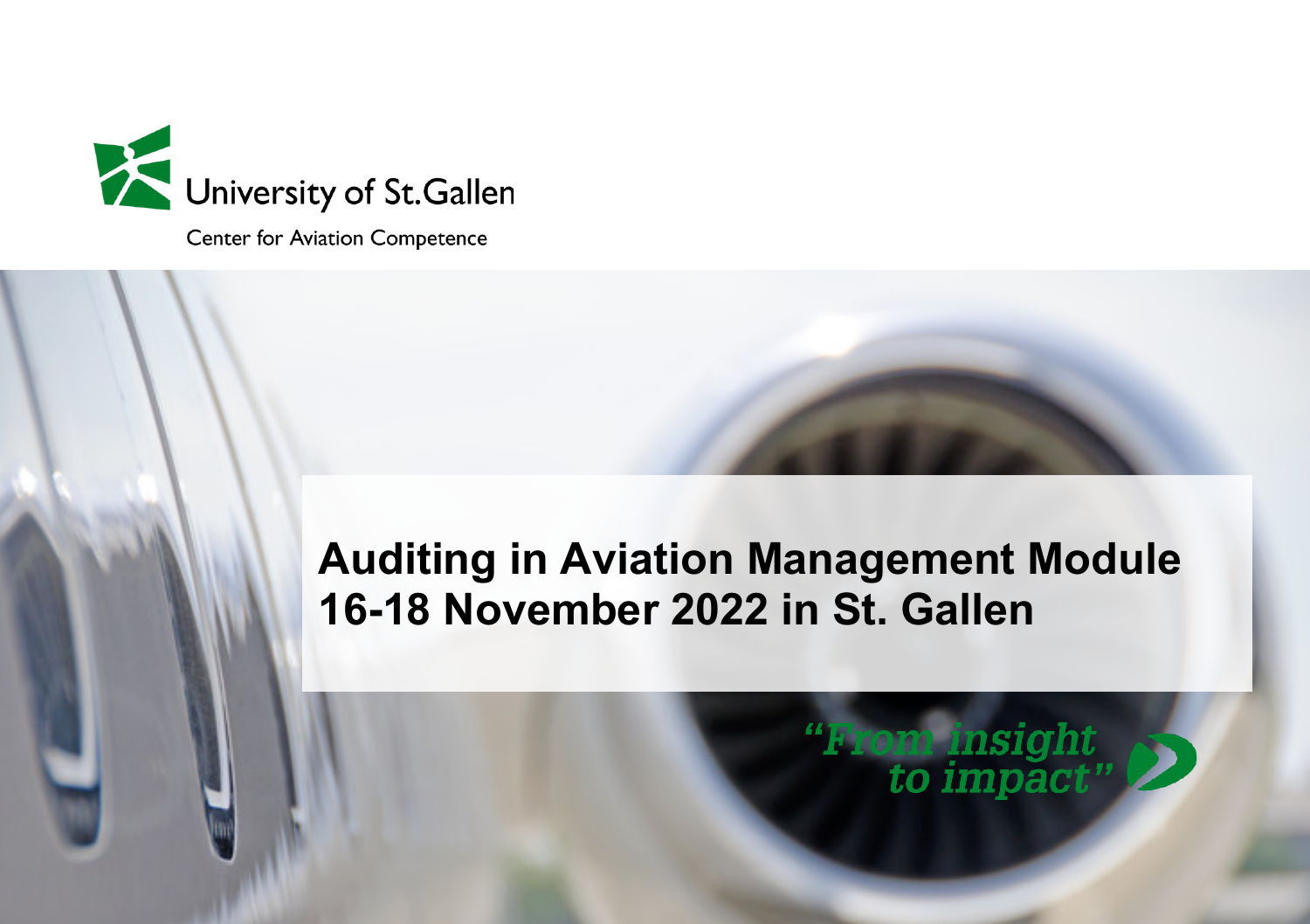

**Center for Aviation Competence** 

The Auditing in Aviation Management Module, which is part of the Certificate Program in Aviation Accountability, Safety and Compliance Management (ASCM), will take place on **16-18 November 2022 in St. Gallen.** Internal auditing becomes highly important to ensure consistently compliance. This module deals with compliance, the basic regulations to it and with how to install efficient internal auditing processes.

| Time            | <b>Topic and content</b>                                                             | Lecturer        |
|-----------------|--------------------------------------------------------------------------------------|-----------------|
| $08.30 - 09.00$ | Welcome and Introduction                                                             | Andreas Wittmer |
| $09.00 - 10.15$ | Regulations of Management Systems (ISO/EASA)                                         | Joel Hencks     |
| $10.15 - 10.30$ | Coffee break                                                                         |                 |
| $10.30 - 12.00$ | Design and structure of EN ISO 19011<br>(guidelines for auditing management systems) | Joel Hencks     |
| $12.00 - 13.00$ | Lunch                                                                                |                 |
| $13.30 - 15.00$ | Group Exercise, Open Questions and Discussion                                        | Joel Hencks     |
| $15.00 - 15.15$ | Coffee break                                                                         |                 |
| $15.15 - 16.45$ | Introduction to Auditing                                                             | Joel Hencks     |
| $17.00 - 18.00$ | Visit of Cathedral Towers of the Abbey St. Gallen                                    | Andreas Wittmer |
| 19.00           | <b>Networking Dinner</b>                                                             | Andreas Wittmer |

## **Day 1: 16th November, Compliance Management**

# **Day 2: 17th November, Auditing**

| <b>Time</b>     | <b>Topic and content</b>                | Lecturer        |
|-----------------|-----------------------------------------|-----------------|
| $8.30 - 10.00$  | Auditing from the Regulators View       | Marc Keusch     |
| $10.00 - 10.30$ | Coffee break                            |                 |
| $10.30 - 12.00$ | <b>Audit Preparation</b>                | Joel Hencks     |
| $12.00 - 13.00$ | Lunch break                             |                 |
| $13.00 - 14.30$ | Group Exercise                          | Joel Hencks     |
| $14.30 - 15.00$ | Coffee break                            |                 |
| $15.00 - 16.30$ | Audit Performance                       | Joel Hencks     |
| $16.30 - 18.00$ | Group Exercise                          | Joel Hencks     |
| $18.00 - 18.15$ | Open questions and discussion / closing | Andreas Wittmer |